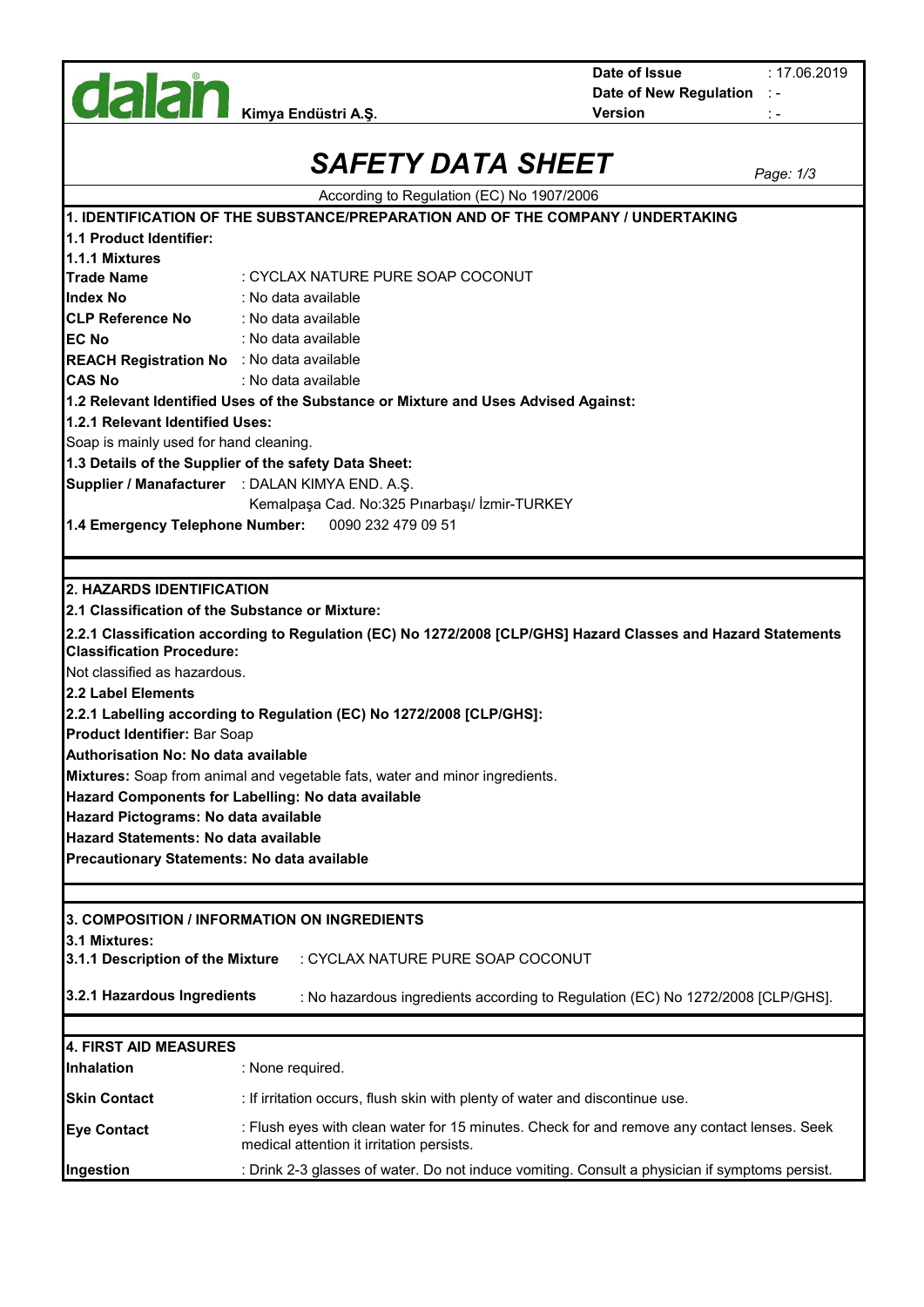

| Date of Issue          |      |
|------------------------|------|
| Date of New Regulation | - 19 |
| Version                |      |

: 17.06.2019

|                                                                                                                                                          | <b>SAFETY DATA SHEET</b>                                           | Page: 2/3 |  |  |  |
|----------------------------------------------------------------------------------------------------------------------------------------------------------|--------------------------------------------------------------------|-----------|--|--|--|
|                                                                                                                                                          | According to Regulation (EC) No 1907/2006                          |           |  |  |  |
| 5. FIRE FIGHTING MEASURES                                                                                                                                |                                                                    |           |  |  |  |
| Data is not available                                                                                                                                    |                                                                    |           |  |  |  |
| <b>6. ACCIDENTAL RELEASE MEASURES</b>                                                                                                                    |                                                                    |           |  |  |  |
| <b>Personal precautions</b><br>: No special precautions required.<br><b>Environmental precautions</b><br>: No spesific protective measures are required. |                                                                    |           |  |  |  |
|                                                                                                                                                          | <b>7.HANDLING AND STORAGE</b>                                      |           |  |  |  |
| <b>Handling</b>                                                                                                                                          | : This product does not present any risk.                          |           |  |  |  |
| <b>Storage</b>                                                                                                                                           | : Store in a cool dry place. Keep away from heat and direct light. |           |  |  |  |
| <b>Packaging materials</b><br>recommended and to<br>avoid                                                                                                | : Use original packing.                                            |           |  |  |  |
|                                                                                                                                                          | 8. EXPOSURE CONTROLS / PERSONAL PROTECTION                         |           |  |  |  |
| <b>General protective</b><br>measures                                                                                                                    | : Avoid contact with eyes.                                         |           |  |  |  |
| <b>Hygiene measures</b>                                                                                                                                  | : None required.                                                   |           |  |  |  |
| <b>Respiratory protection</b>                                                                                                                            | : None required.                                                   |           |  |  |  |
| <b>Hand protection</b>                                                                                                                                   | : None required.                                                   |           |  |  |  |
| Eye protection                                                                                                                                           | : None required.                                                   |           |  |  |  |
| <b>Body protection</b>                                                                                                                                   | : None required.                                                   |           |  |  |  |
| 9. PHYSICAL AND CHEMICAL PROPERTIES                                                                                                                      |                                                                    |           |  |  |  |
| <b>General Information</b>                                                                                                                               |                                                                    |           |  |  |  |
| Appearance                                                                                                                                               |                                                                    |           |  |  |  |
| <b>Physical state</b>                                                                                                                                    | : Solid                                                            |           |  |  |  |
| Colour                                                                                                                                                   | : Special.                                                         |           |  |  |  |
| Odour                                                                                                                                                    | : Special.                                                         |           |  |  |  |
|                                                                                                                                                          | <b>Important health safety and enviromental information</b>        |           |  |  |  |
| <b>Solubility</b>                                                                                                                                        | : Soluble in water.                                                |           |  |  |  |
| <b>Other properties</b>                                                                                                                                  |                                                                    |           |  |  |  |
|                                                                                                                                                          | : Min. 75%<br><b>Total Fatty Matters</b>                           |           |  |  |  |
|                                                                                                                                                          | Max. 17%<br>Volatile Matter at 105°C                               |           |  |  |  |
|                                                                                                                                                          | : Max. 1%<br><b>Chlorides (NaCl)</b>                               |           |  |  |  |
|                                                                                                                                                          |                                                                    |           |  |  |  |
| 10. STABILITY AND REACTIVITY                                                                                                                             |                                                                    |           |  |  |  |
| <b>Stability</b>                                                                                                                                         | : The product is stable.                                           |           |  |  |  |
| <b>Hazardous</b><br>: No hazardous decomposition products known.<br>decomposition products                                                               |                                                                    |           |  |  |  |